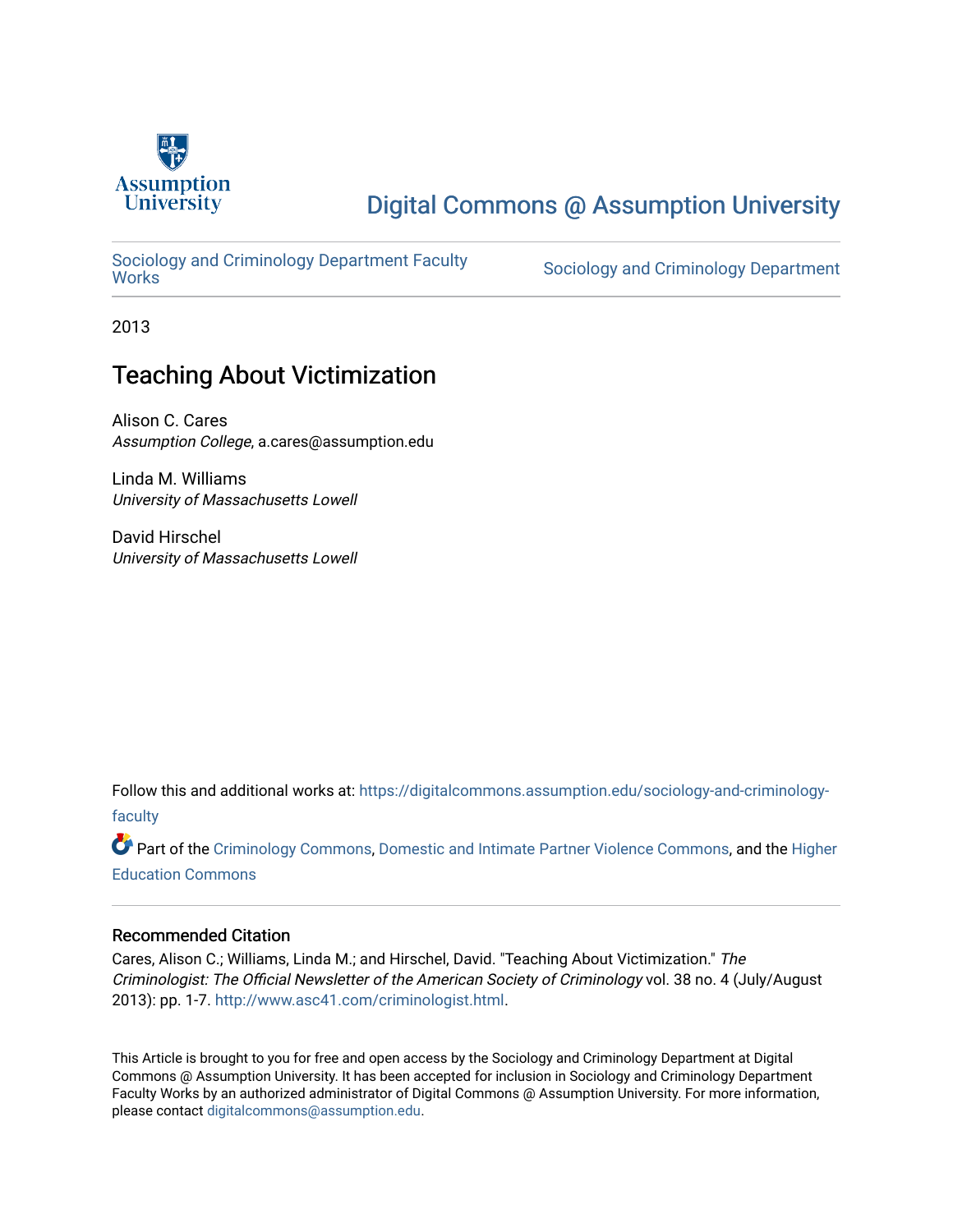

**The Official Newsletter of the American Society of Criminology**

#### **Vol. 38, #4 July/August 2013**

**Editor's Note:** In this issue of *the Criminologist*, we are fortunate to have, not only the "corners" filled with information and good advice that you are used to seeing, but also a new "President's Corner," where Bob Agnew outlines how the ASC is governed and tells us about some new initiatives of your society. In "Teaching about Victimization," Alison Cares, Linda Williams & David Hirschel bring you up-to-date on a perennial issue for anyone who teaches victim-related courses – how to keep students (and you) safe in the classroom. I'm sure you will find it thought-provoking and helpful. Not only that – this issue offers you an essay by Anthony Braga, Laurie Robinson and Edward Davis on forming research partnerships with police departments, an essay by Walter DeKeseredy inspired by Jody Raphael's *Rape is Rape*, and a provocative "View from the Field" by Steve Van Dine giving ASC members advice about how to influence policy. This issue also includes a summary of obituaries published recently, a feature that *the Criminologist* will update periodically. Please join me in thanking all of our colleagues who took the time and effort to help bring this issue to you!

Carolyn Rebecca Block, ASC Vice-President

## **TEACHING ABOUT VICTIMIZATION**

**Alison C. Cares**, Assumption College, Worcester, MA **Linda M. Williams**, University of Massachusetts Lowell, Lowell, MA **David Hirschel**, University of Massachusetts Lowell, Lowell, MA and University of North Carolina Charlotte, Charlotte, NC (Emeritus)

#### **Introduction**

Given the prevalence of victimization, especially among college-age populations, we all have students who have experienced their own victimization or the victimization of someone close to them. Violent victimization rates are highest among those age 18 to 24 (Truman & Planty, 2012), an estimated one in four to five women experience an attempted or completed sexual assault during their college career (Fisher, Cullen, & Turner, 2000), and most victims of rape, physical violence, and/or stalking by an intimate partner were first victimized before the age of 25 (69% of female and 53% of male victims, Black et al., 2011). Some victims may be visible, in that they choose to share their experiences with you or the class, or their experience is otherwise public, but many will remain invisible. Course material related to victimization holds the potential to trigger emotional reactions, which are not limited to victims and survivors. Students who have experienced other types of trauma, such as military veterans, as well as any student with the emotional capacity for empathy, could have a strong reaction to materials on victimization. For example, realizing that engaging in preventive efforts cannot guarantee safety can be very unsettling (e.g., O'Halloran & O'Halloran, 2001, p. 94). Given this reality, how can we teach about the often complicated nature of victimization in a manner that does not inflict additional harm?

*(Continued on page 3)*

| <b>IN THIS ISSUE</b> |  |  |
|----------------------|--|--|
|                      |  |  |
|                      |  |  |
|                      |  |  |
|                      |  |  |
|                      |  |  |
|                      |  |  |
|                      |  |  |
|                      |  |  |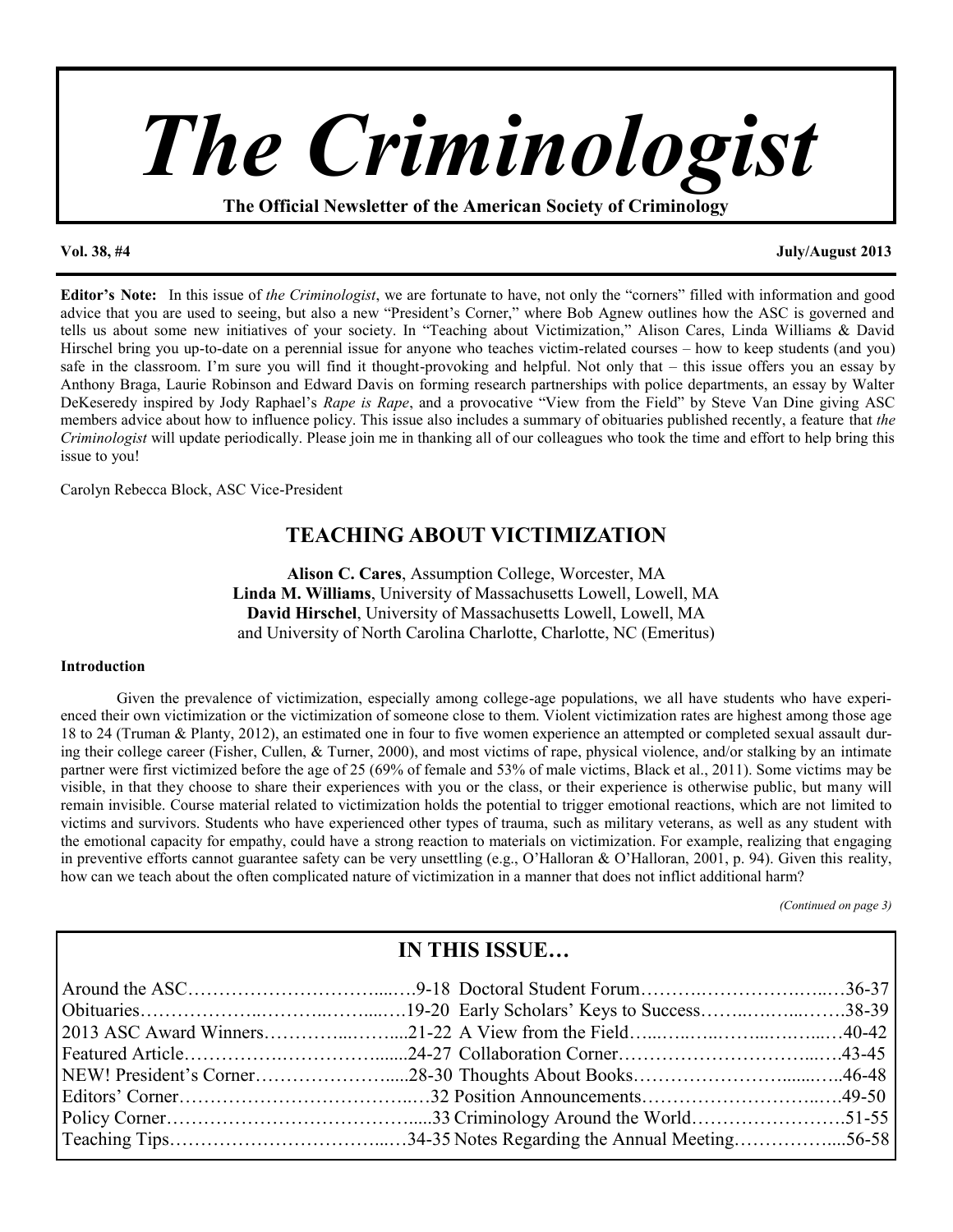#### *(Continued from page 1)*

Many faculty experience trepidation, mild distress, or are outright resistant to including victim issues in their courses. Some see this as too emotion-laden, or fear that raising these issues will open Pandora's Box to being overwhelmed with students sharing experiences of victimization. Faculty voice concern that they are not counselors, and some experience "role strain" in having to field student disclosures of victimization (Hayes-Smith, Richards, & Branch, 2010).

Faculty reluctance to engage in discussion of victim issues in courses could be costly. Our students often go on to employment in the criminal justice system or allied professions. In those careers, many will have extensive contact with victims of crime, some as the first person informed of, or encountered after, victimization. Insensitive treatment at the hands of law enforcement and other helpers increases victims' distress and has been characterized as a "second victimization" (Campbell, 2005; Campbell, 2008). Other students, such as correctional, probation, and parole officers, will deal with victimization in the context of work with offenders, a high proportion of whom have extensive abuse histories (e.g., Carlson & Shaffer, 2010; Weeks & Widom, 1998). Therefore, the content of our courses and how we model talking about victimization form the foundation of the improvement of service provision to future victims of crime. As some students will also become the next generation of researchers and teachers on victimization, we are also modeling for them.

Teaching about victimization requires careful course design, and a well thought-out plan for responding to situations in which students react emotionally to coursework. Although our students frequently work with victims, and training to conduct research in this area is critical to the field, there is little scholarship addressing how to teach this material. In this article, we aim to broaden and stimulate the conversation around teaching about victimization, and to provide suggestions on minimizing the likelihood of inflicting additional trauma.

#### **Planning the Course**

Teaching responsibly about victimization starts before the first class. Careful thought needs to go into the design of the course, syllabus, activities, and assignments. The goal is to create a safe space for students to engage with course material (Miller, 2001; O'Halloran & O'Halloran, 2001). If this is not achieved, the result may be to silence some classroom members, particularly survivors of victimization (Konradi, 1993). A silenced student's learning is affected negatively, because that student is not fully engaged in the material; as a result, the class participation grade may suffer. There is also a cost for the class as a whole, since the silencing of victims deprives the class discussion of an important perspective on issues of victimization.

Creating a safe space means considering alternatives you would allow if students have trouble with aspects of the course. It also means, from day one, being clear about what content is going to be covered, how it may affect students, and that being affected in these ways is normal (e.g., Zurbriggen, 2011). This gives victims, as well as other students, control over their educational experience (Black, 2006; Newman, 1999). Feeling in control is crucial, as victimization may undermine an individual's feelings of control over themselves and the world around them (Janoff-Bulman & Frieze, 1983). Restoring a feeling of control is thought to help improve victims' psychological health (Janoff-Bulman & Frieze, 1983).

#### **Trigger Warnings**

When lectures, guest speakers' presentations, multi-media demonstrations, activities, class readings, or other course materials hold the potential to trigger emotional reactions, warning students ahead of time provides them the opportunity to make decisions regarding how and when to engage with those materials (Jones, 2002). Warning early and often via multiple mediums provides students maximum opportunity to engage in informed decision-making and feel that they are in control. The first trigger warning should be on the first day of any course that includes information with the potential to emotionally trigger students. Trigger warnings should be given in at least the two classes before the presentation of potentially triggering material (or engagement with it outside of class, if that is the case), as well as at the beginning of the day when the material is presented. If an assignment is going to be shared with others, include that detail ahead of time (e.g., Hollander, 2000), so students can control how much of their experiences they share. These steps allow students time to think about what they need to do for self-care (see below) and give them an opportunity to talk to the instructor about their concerns and possible alternate arrangements.

Trigger warnings should state that anyone can be emotionally triggered, and that displaying an emotional reaction is not necessarily a sign of victimization, but could be the result of trauma from another source, a sign of stress, or an indication of empathy. It is also important to be liberal in giving trigger warnings, as material that may seem to have low potential for emotional impact may still trigger someone.

*(Continued on page 4)*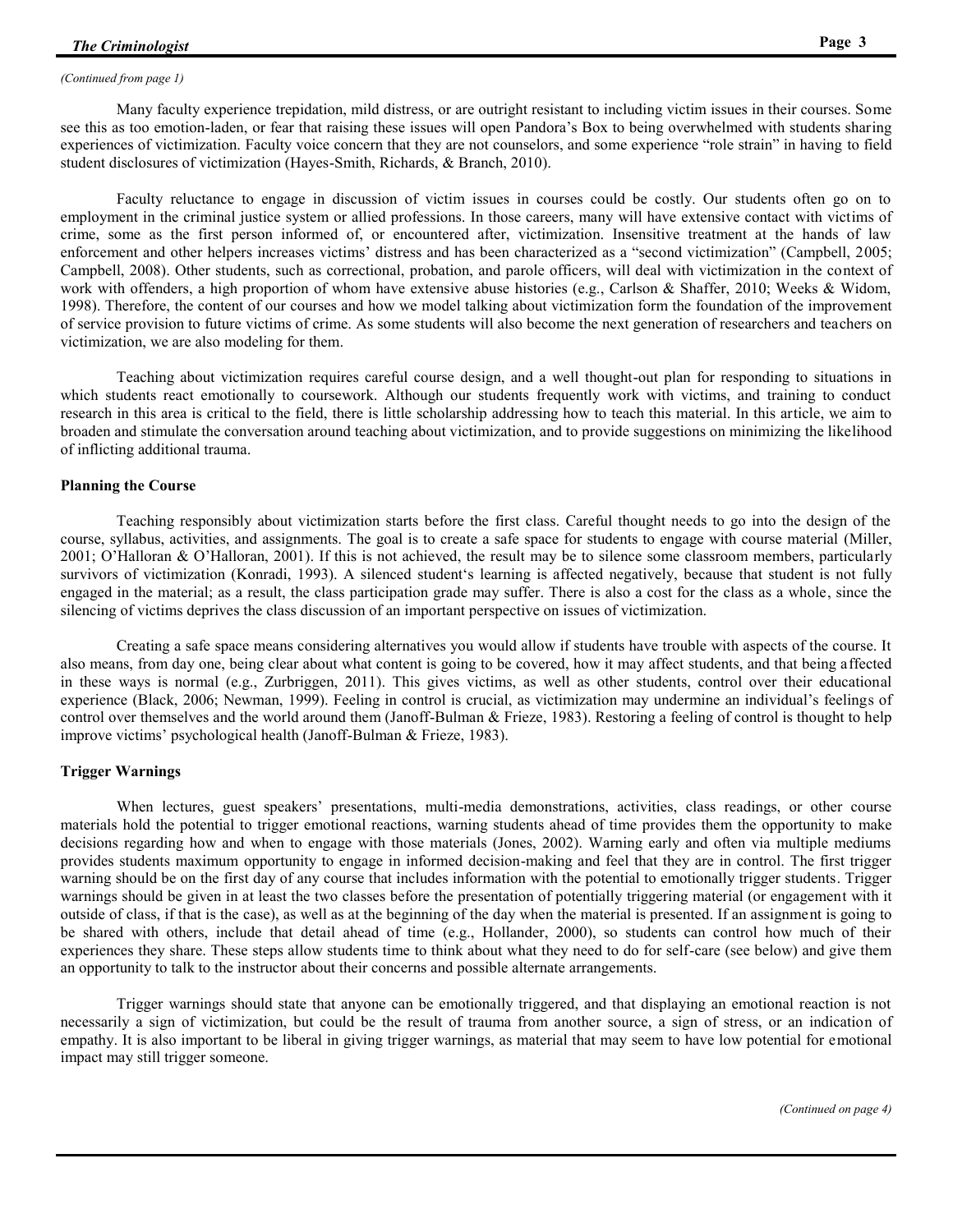#### *(Continued from page 3)*

As an example of how to implement trigger warnings, in a criminology course section on labeling theory and restorative justice, Alison assigns victim impact statements as reading and the class watches victim-offender mediations. To provide advance warning, she includes a statement in the syllabus and on the course webpage that she discusses in class the first day. This provides students the opportunity to think about how they want to handle that material and, if desired, talk to her about accommodations before the add/drop period passes. Later, in the two classes preceding presentation of the material, she reminds students of the forthcoming content and encourages them to think about self-care measures they might take.

### **Self-Care for Students**

Encourage students to think about steps they can take if the course material has an emotional impact on them. All students can benefit from this in the short-term and also over their life-course. To reinforce the importance of self-care, faculty can incorporate an assignment or class exercise where students develop self-care plans (e.g., O'Halloran & O'Halloran, 2001, p.94). Faculty can also facilitate the development of effective self-care plans (Zurbriggen, 2011) by sharing the general categories of self-care (biobehavioral, affective-cognitive, relational, and spiritual; O'Halloran & O'Halloran, 2001) and brainstorming examples of each. An example of an affective-cognitive and relational self-care strategy is watching a favorite comforting movie with a trusted friend or family member. It is also important to share examples of maladaptive self-care strategies (Zurbriggen, 2011), such as drinking, drug use, and overeating, to help students identify when they are not dealing effectively with stress. Finally, since self-care plans should include how to access outside support resources if normal mechanisms of coping are not effective, faculty should have a prepared list of resources available (see below for guidance on developing that list). In advance of potentially triggering material, after a trigger warning, remind students about their self-care plans.

#### **Referral Resources**

Faculty should develop and make available a list of support resources with current contact information. This list should include campus, community, state, and national resources. Sometimes students do not want on-campus help, because they do not trust that confidentiality will be maintained. Therefore, it is helpful to indicate which resources provide confidential services. Again, this gives students control over their choices.

It is helpful to provide general resources (e.g., counseling services), victim-specific resources (e.g., rape crisis hotline), and culturally-specific resources (e.g., LGBTQ services agency). Campus resources to consider include counseling, health services, chaplain/faith community, residential life, dean of students, women's center, and campus police. Local community resources to consider include rape crisis centers, domestic violence shelters, child protection services, elder abuse services, criminal justice system based victim advocates (often based in the prosecutor's office), police, and local chapters of organizations such as MADD and Parents of Murdered Children. Including state and national resources helps students to access services when they are not at campus (and for those who teach online, students may be from anywhere). State and national resources may also provide support for types of victimization for which support may not be readily available on campus or locally, such as for identity theft or hate crimes. Statewide services are frequently toll free numbers that provide crisis counseling, referrals, and perhaps the option to report victimization. These numbers may be for all types of victimization, or focused on particular types of victimization, such as sexual assault, domestic violence, elder abuse, child abuse, or identity theft. State victim compensation boards and offices of victim assistance/victim advocates are also helpful to include. Many states have a website where visitors can search for services that meet their needs. National resources to consider also tend to be helplines and websites that provide services such as crisis counseling and referrals. Finally, many organizations, such as the federal Office for Victims of Crime and RAINN (Rape Abuse Incest National Network) are beginning to offer their services via mobile apps.

To insure students can access these resources whenever they need them and do not have to come to faculty to get them, make the list easily accessible. We recommend listing "Resources" in the syllabus (e.g., Gore & Black, 2009) and on the course webpage. Other ideas include dedicating a part of the whiteboard in each class to a listing of resources (e.g., Konradi, 1993), including resources on PowerPoint slides (e.g., Durfee & Rosenberg, 2009), and making materials from local resources available at the front of the room (Block, personal communication). When material is physically available in the class, making an announcement that information is available up front for anyone who wants to learn more about these organizations and what they do, makes it safe for a student to take information without "outing" themselves as a victim.

*(Continued on page 5)*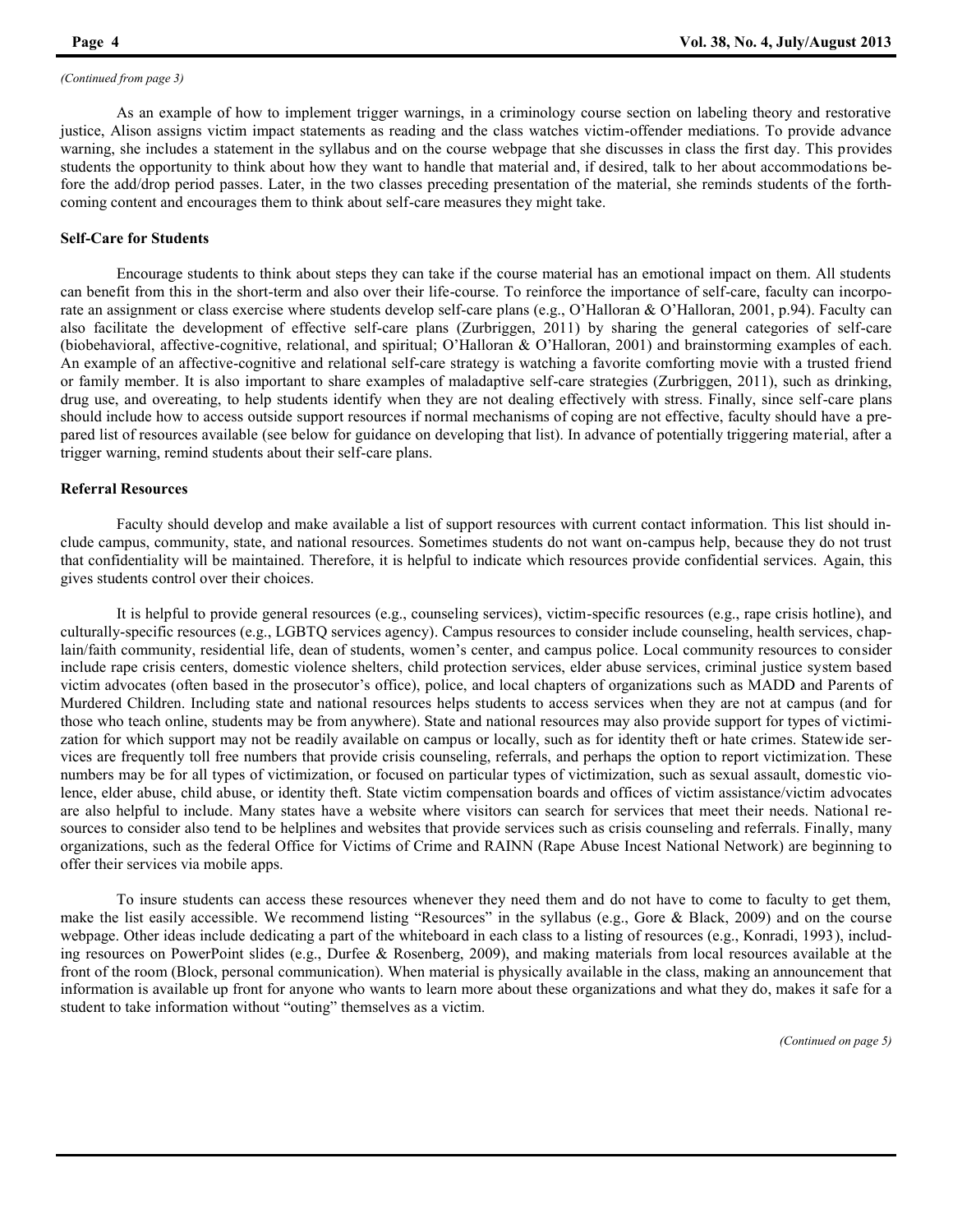#### *(Continued from page 4)*

#### **Handling Disclosures**

During any course, some students may share their victimization experiences. Research suggests that the reactions of others to disclosures of victimization can have an effect on social psychological outcomes for victims and their future decision making, such as whether to report victimization to police (e.g., Greenberg & Ruback, 1992; Kocot & Goodman, 2003; Ullman, 2010). Thus, it is vital that faculty are prepared to handle such sharing in a manner that does no harm.

At the beginning of any course that will cover materials on trauma and victimization, make it clear that the class is an academic and not therapeutic setting (e.g., Miller, 2001; Seegmiller, 1995; Yllo, 1989). This helps students understand what is and is not appropriate to talk about in class. If the course is going to include a lot of talking about victimization, it may be helpful for the class to create ground rules (which can be via a class exercise) on confidentiality and the limits on disclosure of personal information (O'Halloran & O'Halloran, 2001). Guidelines in a syllabus, underscored the first day of class, can also set the tone related to sharing experiences of victimization (e.g., Barlow & Becker-Blease, 2012). For example, a syllabus may include a statement such as:

"Unfortunately, victimization is common, so many of you may have had personal experiences with victimization. This can be very difficult. While it is understandable that you may have strong reactions to the subject matter of the course, course discussions are not an appropriate place to process those feelings. I am available outside of class to provide support and referrals to appropriate resources. There are also resources listed in the syllabus and on the course website for you to consider using."

It is also important to model for students what an appropriate response is to a disclosure of victimization. One way to do that is to cover the research on how responses to disclosures may affect victims (e.g., Greenberg & Ruback, 1992; Kocot & Goodman, 2003; Ullman, 2010), and to provide examples of appropriate ways to respond. When a student discloses in class, it is important to listen until they are finished. While listening, be aware of your body language – for example looking around the room while the student is sharing or looking at the floor and shifting from one foot to another would communicate that their sharing is making you uncomfortable or that you are not interested. Once they have finished, thank them for sharing with the class and try to tie something from their story to a point that is relevant to the class. For example:

"Thank you for sharing with us. Student A [name of the student] spoke very eloquently about a point I would like to expand on. Although each experience is different, what Student A shared illustrates a point that researchers have found."

Occasionally a student may go on at length or use class time to inappropriately process their feelings. This can be a challenge for a faculty member. At the earliest opportunity, typically when a student pauses to take a breath, tactfully intervene and steer the conversation elsewhere. An example of how to do that is:

"Excuse me. I am sorry to have to have you stop here, since this is obviously important. Unfortunately, there is some additional material we simply have to cover today, so I need to move on to that. If you have a few minutes after class, I would love to talk to you more."

If this becomes a repeated issue, it may be helpful to consult campus counseling services or a local victim services helpline for guidance in handling the situation.

Faculty and students need to know university/college, state and federal reporting requirements (Branch, Hayes-Smith, & Richards, 2011). These will include compliance with Title IX (which addresses gender discrimination in education, including college policies on sexual violence) and the Jeanne Cleary Act (which addresses issues of campus safety and security, including reporting of campus crimes). These requirements may extend to being a mandated reporter. Faculty may want to include limits on confidentiality on the syllabus, again to help victims maintain control when possible. When you are in a private setting and it is clear a student is going to share an experience, it is also important to share reporting requirements. Here is one example of language to use:

"I'm really glad you came to talk to me. What you tell me is confidential, meaning that I won't tell anyone what you say to me, unless you want me to. However, there are a couple of exceptions: if you tell me that you plan to hurt yourself or others, the university requires me to report that" (Durfee & Rosenberg, 2009, p. 114).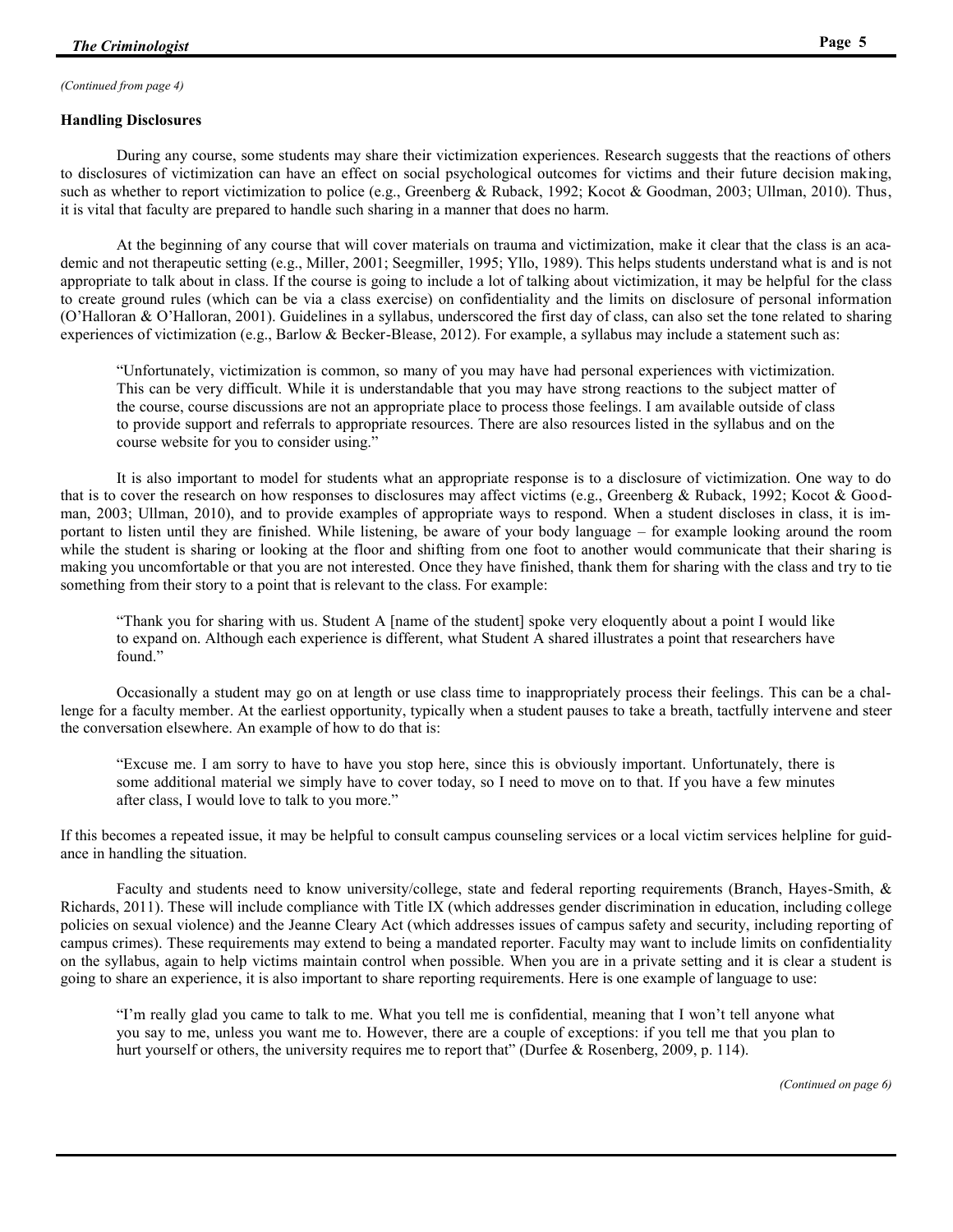#### *(Continued from page 5)*

Students may disclose because they want to contribute information to the course or because they see a faculty member as a safe and supportive person who will not react negatively to their experience. When a student shares, the first step is to listen without judgment (Durfee & Rosenberg, 2009). How to respond beyond that depends on the setting. If it occurs in class, as outlined above, thank the student for being willing to share and try to tie something from the student's story to a point you are trying to make to the class (e.g., Miller, 2001; Newman, 1999). This acknowledges the student positively. Follow up with the student afterwards, in a more private setting. If a student shares outside of class, as before, acknowledge the student's story and trust in sharing with you. Then safety first – insure that she/he is not in imminent danger. For example,

"The first thing I want to check is if you are safe now. Are you in any danger? Is it safe for you to go back to where you live?"

Next, provide referrals to relevant support resources, such as those listed on the syllabus. This supports the student but sets appropriate boundaries (Gore  $\&$  Black, 2009). Then determine what the student needs related to your course and how to meet those needs. For example, "It sounds like parts of the course are difficult for you. Can you tell me what parts you have found difficult?" To wrap up, review any action plan agreed upon. Follow up with an email outlining the plan. Before sending the email, confirm with the student that it is safe to do so – in cases of intimate partner abuse, sometimes the perpetrator has access to the victim's email account.

#### **Maintaining Appropriate Boundaries**

When a student comes to a faculty member with personal issues, which may include victimization, it is critical to establish and maintain appropriate boundaries so that you can provide the best possible support. Our role as faculty is to provide support related to academic concerns. Support beyond that must come from other resources, to which faculty should refer students (see above). Faculty cannot, and should not, take on the role of therapist or counselor (even if trained as one), because that is incompatible with our role as evaluators. In the end, we have to sit in judgment of a student's work in the course and assign a grade. What the faculty role is, and what faculty can and cannot do, should be made clear to a student from the outset. For example:

"Whenever a student shares with me, I talk to her/him about what my role is and what I can and cannot do, just so everything is clear. As your professor, I am happy to work with you to try and accommodate your needs related to the class, such as giving you an extension on a paper, and talk with you about your performance in the class. However, because part of my job is to evaluate your work in the class, I cannot also be the person with whom you process your feelings about your experiences. I am happy to provide you with resources for people who can do that, and then it is your choice if you want to use them."

#### **Faculty Self-Care**

Remember to plan for your own self-care (e.g., Jones, 2002; Miller, 2001; O'Halloran & O'Halloran, 2001). Handling disclosures of victimization from students can be stressful (Hayes-Smith et al., 2010), as can be teaching about victim issues. In addition to the self-care techniques recommended above, faculty may want to find a trusted colleague to debrief with (Branch et al., 2011), or to pose hypothetical situations to when faced with a difficult student issue.

#### **For More Information**

Additional resources are available through the website for ASC's Division on Women and Crime (http:// www.hts.gatech.edu/dwc/), and in many of the articles listed below. In addition, the National Scope Demonstration Project on Integrating Crime Victims' Issues into University and College Curricula, funded by the DOJ Office for Victims of Crime, offers free materials to faculty on teaching about victimization, including more detailed guidelines than presented here. Those materials can be accessed in the faculty & advocates section at www.uml.edu/vic.

#### **Works Cited**

Barlow, M. R., & Becker-Blease, K. (2012). Caring for our students in courses with potentially threatening content. Psychology of Women Quarterly, 36(2), 240-243.

Black, M.C., Basile, K.C., Breiding, M.J., Smith, S.G., Walters, M.L., Merrick, M.T., Chen, J., & Stevens, M.R. (2011). The Nation al Intimate Partner and Sexual Violence Survey (NISVS): 2010 Summary Report. Atlanta, GA: National Center for Injury Prevention and Control, Centers for Disease Control and Prevention.